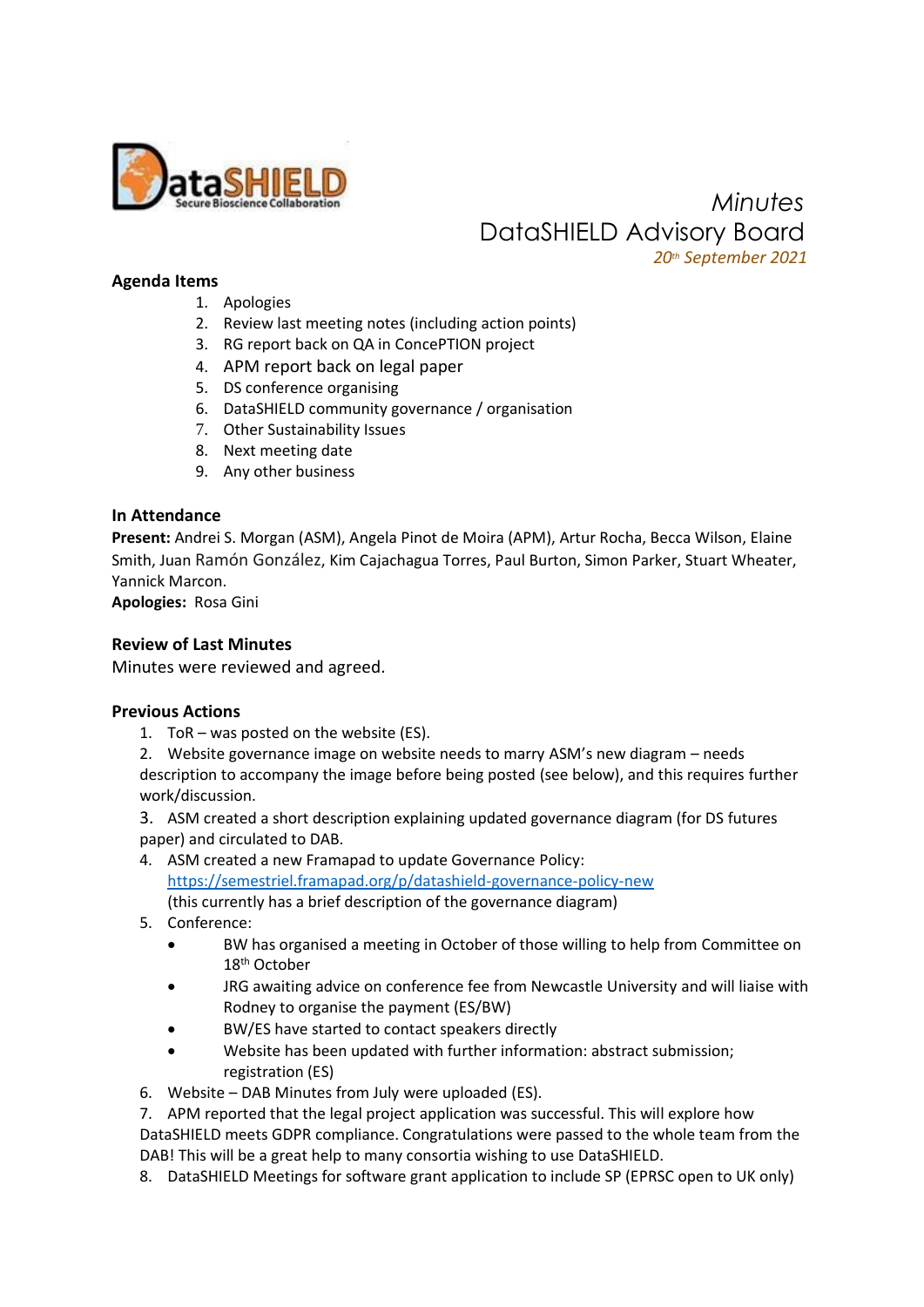9. SP is awaiting a response on GDPR from his legal contacts

# **DataSHIELD Conference**

BW gave an update on the status of the Conference planning.

- All information is now live on the website
- Of the existing 40 people already registered, they were from diverse communities to the normal attendees
- There has been advertising across consortia (within EUCAN-Connect and Athlete)
- BW advised that as she is not currently up to date with the latest DataSHIELD developments, any suggestions for talks from DAB would be welcome. BW is contacting specific people directly with invitations to talk
	- o Harald Binder Keynote will cover the different ways in MIRACUM they are using to generate synthetic data from health data and the German health care record
	- $\circ$  YM was asked to give a demo on new profiles and outline future plans, which he was happy to do
	- $\circ$  JRG will present a talk on new functionality, 'resources and ds.omics' showcasing a fundamental advance in DataSHIELD.
	- o Sido Haakma of Groningen University to be contacted by ES and SW
	- $\circ$  ASM to present DAB, summarising progress and gaining community recognition, formalising PB's handover to democratic model.
	- o Day 1: Why is something like DataSHIELD needed? First invited talk of the day will focus on ELSI (Ethical Legal Social Implications) of GDPR and DataSHIELD. APM will contact the Law Professor at Copenhagen University to invite her to speak.
	- $\circ$  Alex Westerberg of the DataSHIELD team in Newcastle 6.2 Release talk and include next developments
	- o Hugh Garner also in Newcastle team could give a talk on ICURe grant and gather useful connections and feedback
	- o Future development and direction of DataSHIELD. What needs to be developed? GDPR is changing in the UK. National Research Councils are redefining strategies re technology, research and epidemiology. Deep/Machine learning – what's the next thing?
	- o Other possible talks were suggested:
	- o Han Cao of Mannheim University on Machine Learning
	- $\circ$  Tim Cadman hierarchic modelling analyses in DataSHIELD, not just 'tech' but useful abstracts in science as well as use-cases
	- o Tom Bishop's analysis
	- o INESC TEC AR will ask his colleague Rui about progress on statistical code, and will also speak to colleagues about presentations on CORAL and ROCK
	- $\circ$  User feedback on the practicalities of using DataSHIELD may be better to have this as Q&A session

# **Entertainment**

Pre-Conference mixer the night before – <https://remotely.green/> This gives the opportunity to chat on themed topics work/non-work related.

Quiz – who would like to organise?

Scavenger Hunt - KCT and SP

# **Zoom links**